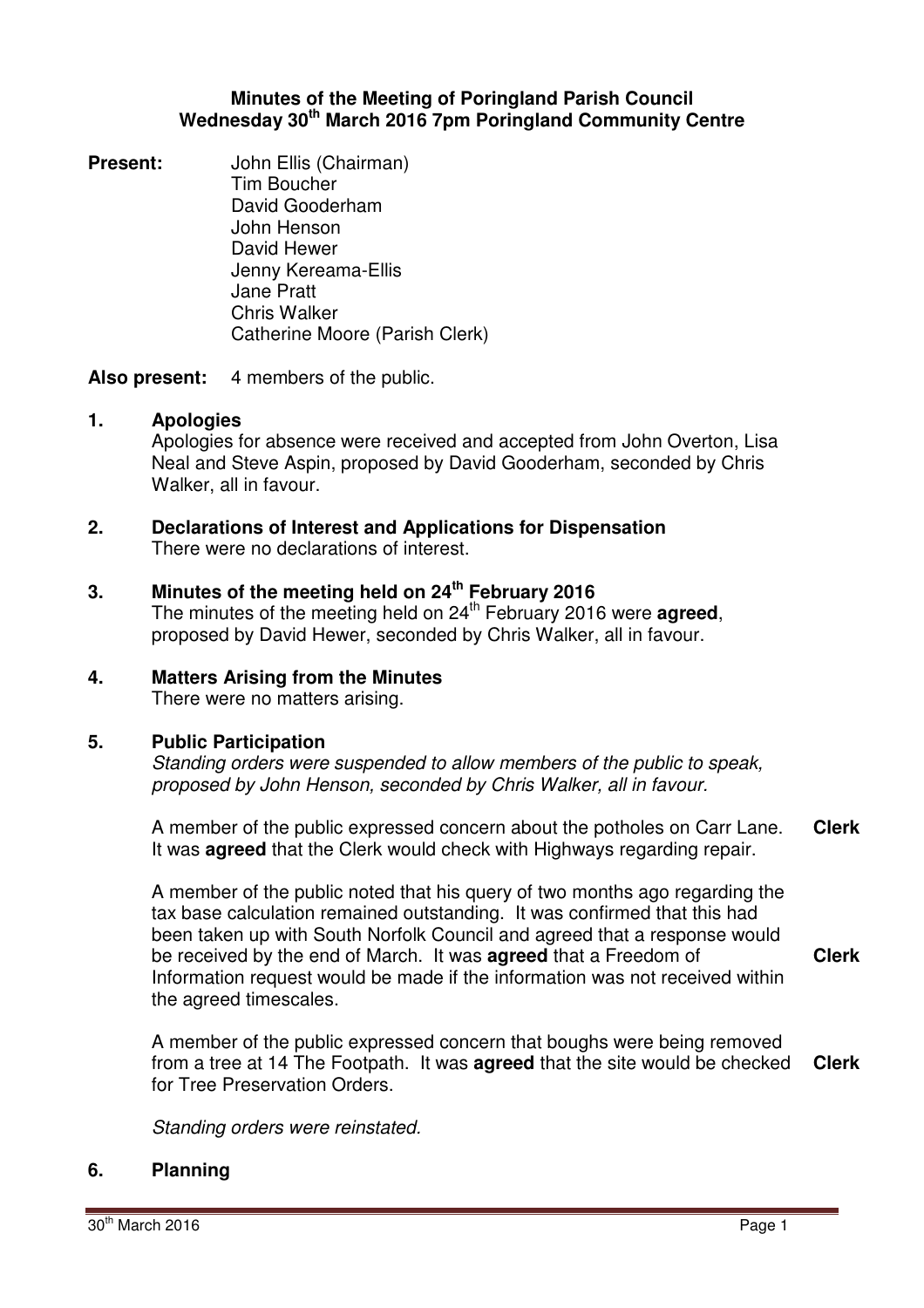- **a)** Applications Received
- **i)**  2016/0498 Land south of 40 The Street: Variation of condition 2 of planning consent 2013/0713 – to change the materials and provide additional details on tree protection, levels, boundary treatments and ecology.

John Henson had viewed the plans and visited the site. He noted that the plan sought to modify some conditions including environmental requirements, and was very straightforward for South Norfolk Council.

It was **agreed** to recommend no comment. Proposed by John Henson, seconded by Chris Walker, all in favour. **Clerk**

#### **b)** Permission Granted

- **i)**  2016/0043 Land north of Shotesham Road: Variation of condition 2 of permission 2014/0393/D – Revisions to plot house types, parking and materials. **APPROVED**
- **ii)**  2016/0180 85 The Street: New two storey extension and associated landscape work. **APPROVED**
- **iii)**  2016/0833 Evangelical Free Church, Carr Lane: Follow up to outline application 2014/2651 – Proposed demolition of church and erection of<br>dwelling and garage. dwelling and garage.

#### **c)** Applications Withdrawn

- **i)**  2015/2059 Land at Mill Close: Discharge of conditions 3, 9, 11 and 12 of planning permission 2013/0599 – external materials, levels, boundary treatment and landscaping.
- **ii)**  2016/0334 42 Rosebery Avenue: Flat roof extension to the rear with porch to the side and first storey extension over the garage.

#### **7. Advisory Group and Working Group Reports**

#### **a)**  War Memorial Working Group

A report of the War Memorial Working Group was presented. It was noted that the path to the memorial would cost £1,310.00. It was **agreed** that the wording would be amended to read

'DEDICATED TO THOSE OF THIS PARISH WHO FOUGHT AND DIED FOR THEIR COUNTRY MAY THEIR SACRIFICE NEVER BE FORGOTTEN'.

And that the wording at the top would be changed to 'IN PROUD MEMORY'. The bench design was discussed with options presented, and it was **agreed** to order the design with soldiers, 4 in favour, 4 against, Chairman's casting vote in favour.

It was confirmed that planning permission was not needed for the new memorial. Funding of £4,250 had been pledged, and other applications awaited decision. Discussion was taking place on what would be done with the old memorial.

### **8. Correspondence**

Post Office Services in The Octagon, All Saints

A letter from All Saints Church was received, requesting a donation towards the cost of running Post Office services in the Octagon. It was **agreed** to **Clerk**

**Clerk**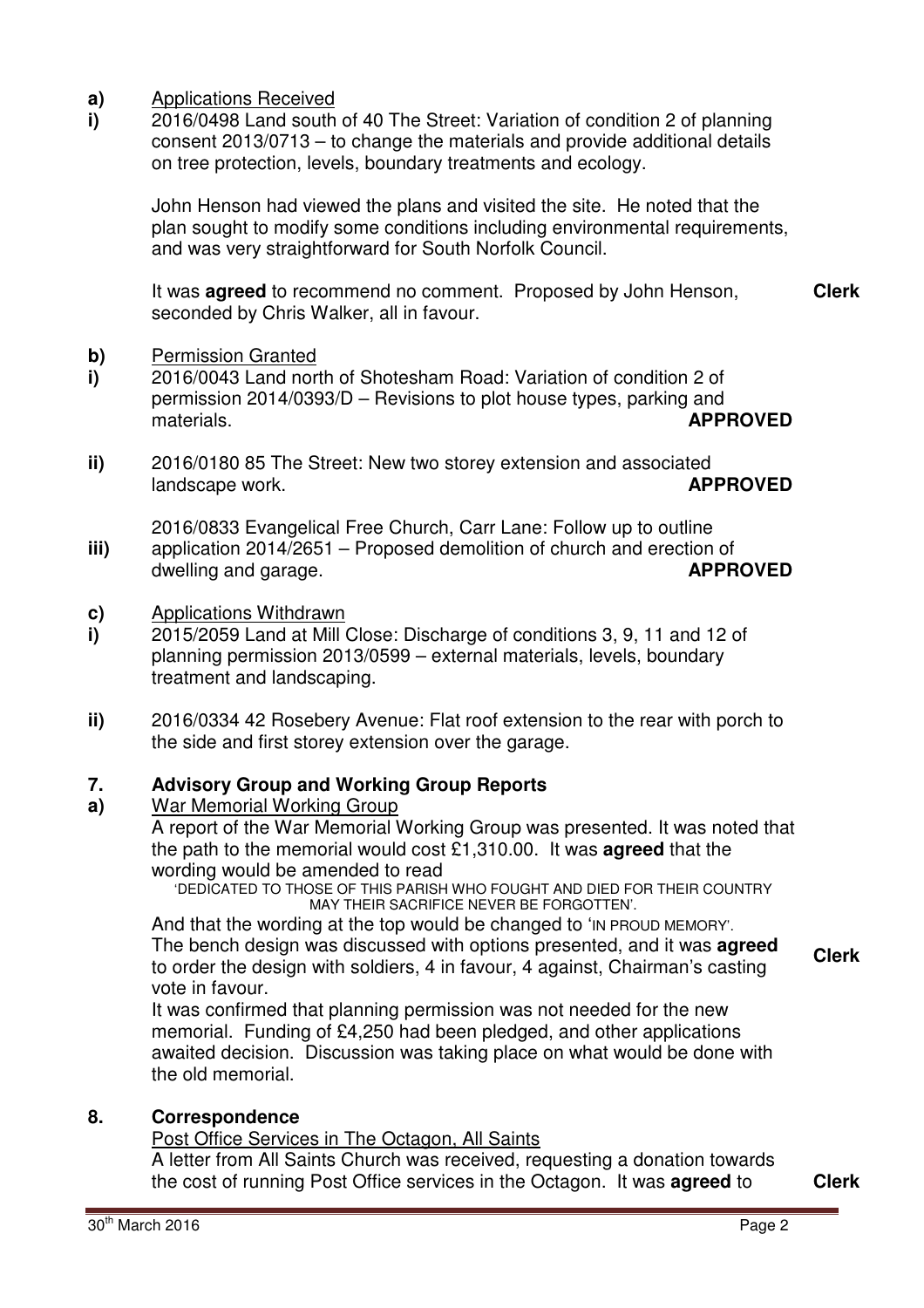make a donation of £200, proposed by David Hewer, seconded by Tim Boucher, all in favour.

#### **9. Finance**

**a)**  Receipts, Payments and Bank Reconciliation

The bank reconciliation, receipts and payments for February 2016 were presented. It was confirmed that the consultancy charges had related to the Community Land Project public consultation, and had been fully reimbursed by South Norfolk Council. It was **agreed** to accept those documents, proposed by Chris Walker, seconded by David Gooderham, all in favour.

**b)** It was **agreed** to pay the following accounts, proposed by David Hewer, seconded by Chris Walker, all in favour.

|                                 | <b>Staff Salaries</b>           | £5,187.71 |
|---------------------------------|---------------------------------|-----------|
| <b>HMRC</b>                     | PAYE, NIC, Student Loan         | £3,832.61 |
| <b>Norfolk Pension Fund</b>     | Superannuation                  | £1,718.99 |
| TalkTalk                        | Telephone and Broadband         | £25.00    |
| <b>ESPO</b>                     | Stationery                      | £47.70    |
| <b>Zurich Municipal</b>         | Insurance                       | £4,007.07 |
| <b>Information Commissioner</b> | Registration                    | £35.00    |
| <b>Community Action Norfolk</b> | Subscription                    | £20.00    |
| <b>EON</b>                      | Electricity - Playing Field     | £347.74   |
| R Overton                       | Cleaning and Litter - P Field   | £258.75   |
| <b>Spruce Landscapes</b>        | Grounds Maintenance - Cem       | £610.01   |
| <b>Abbey Memorials</b>          | <b>Memorial Repairs</b>         | £1,680.00 |
| Norwich City Council            | S137 - Norwich Fringe Project   | £50.00    |
| <b>ESPO</b>                     | <b>Community Centre Gas</b>     | £193.96   |
| <b>SSE Southern Electric</b>    | Electricity - Comm Centre       | £551.02   |
| Rainbow International           | Kitchen Cleaning                | £456.00   |
| <b>Hugh Crane Cleaning Eqt</b>  | <b>Cleaning Materials</b>       | £109.20   |
| MCL Mechanical Service Eng.     | <b>Boiler Repair</b>            | £222.97   |
| Jim Lawrence                    | Hot Water Boiler Repair         | £107.10   |
| <b>Nisbets</b>                  | Kitchen Equipment               | £216.57   |
| Anglian Water                   | <b>Water - Community Centre</b> | £178.00   |
| S Cunningham                    | Bar Stock / Event Exp           | £98.98    |
| R McCarthy                      | Event Exp / Mileage             | £386.38   |
| Veolia                          | Waste                           | £56.54    |
| <b>Barclaycard</b>              | Various                         | £1,364.03 |
| <b>Norfolk Pension Fund</b>     | <b>Salary Strain</b>            | £1,000.00 |
| <b>NPS Property Consultants</b> | <b>ID Cards</b>                 | £81.00    |
| Hugh Crane Cleaning Eqt         | <b>Cleaning Materials</b>       | £212.31   |
| <b>Abbey Memorials</b>          | <b>Memorial Repairs</b>         | £840.00   |
| C Moore                         | Petty Cash Top Up               | £48.29    |

Discussion ensued regarding the Norfolk ALC membership subscription. It was noted that the subscription had increased by 10.5%. It was noted that the advisory service had been used by the Council. It was **agreed** to defer a decision on the renewal of the Norfolk ALC subscription until the April meeting, and to invite a representative of Norfolk ALC to attend the next meeting to outline the benefits of membership, proposed by John Henson, seconded by Jenny Kereama-Ellis, all in favour.

**Clerk**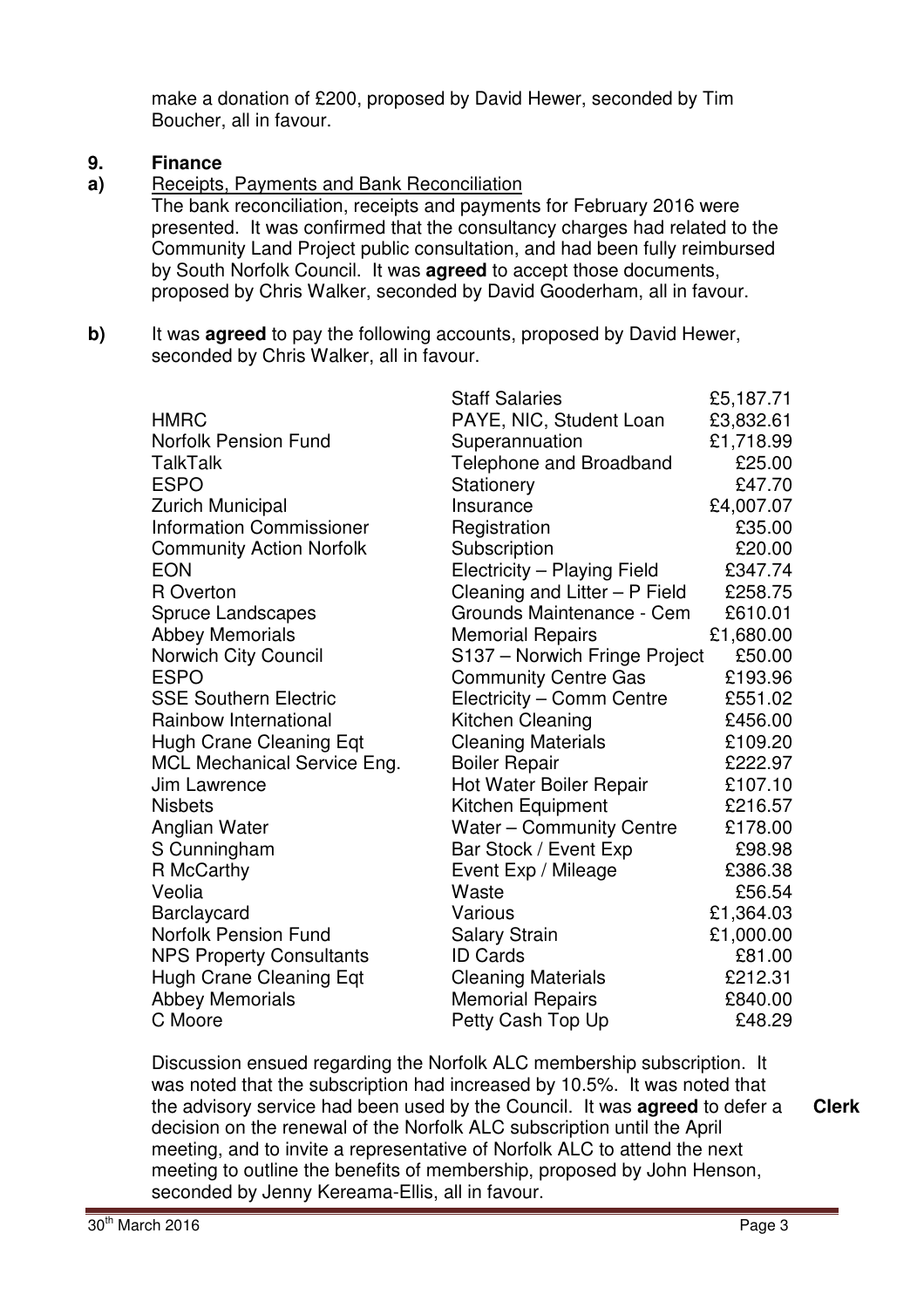# **10. Chairman's Report**

John Ellis reported that the Parish Council had received funding for the three bids for funding within the Parish Partnership Scheme (new Fiveways bus shelter; SAM2 machine; and school speed awareness project).

The Clerk had been approved as a Fellow of the Institute of Local Council Management, having previously held Member status.

The 80's Night had been a great success, although a couple of noise complaints had been received and dealt with. £400 profit had been made on the door takings, together with any bar profits. Staff worked very hard on the night.

The coffee shop had re-opened on Tuesday and was busy. The hirers had undertaken a leaflet drop.

# **11. District Councillor's Report**

District Councillors were not present.

### **12. County Councillor's Report**

Roger Smith had offered his apologies and circulated his report. The state of the road in Caistor Lane was highlighted, and it was confirmed that work had recommenced on the kerbing.

Concern was expressed that there had been little communication or update from Anglian Water, which had been promised. It was **agreed** to ask Anglian Water to provide a monthly progress update against the project timeline. The issue of the run off from Caistor Lane going into Norwich Road was discussed. It was reported that John Overton had taken this up and was arranging cleaning of the road and pipe. **Clerk**

#### **13. Welcome Home and Memorial Playing Field Trust**

#### **a)**  Update

It was reported that the meeting on  $2^{nd}$  March 2016 had voted unanimously in favour of the Parish Council becoming the corporate trustee. This decision had been conveyed to the Charity Commission. The report of the Trust meeting held on  $9<sup>th</sup>$  March was noted.

### **b)** Drainage at the Play Area and Bowls Pavilion

The Clerk reported that recent substantial rainfall had failed to disperse at the playing field play area, resulting in a large puddle within the equipment of around 10 inches deep. Quotes had been received from Spruce Landscapes for draining the play area and the boggy area between the pavilions. It was felt that the play area needed to be more accessible and that the drainage works would address the access issues. It was **agreed** to install land drains into the play area and between the pavilions at a total cost of £1,580.00 plus VAT, proposed by David Gooderham, seconded by David Hewer, all in favour. **Clerk**

# **c)** Bowls Pavilion Drainage

The Clerk reported that the application to the Big Lottery Fund for drainage for the Bowls Pavilion had not been successful. It was **agreed** to look at alternative options for the immediate needs of the Bowls Club, and that Tim Boucher would look at options for a sink pipe pump and connection. It was **agreed** that three quotations would be obtained/reviewed for the manhole to **Clerk**

**Clerk TB**